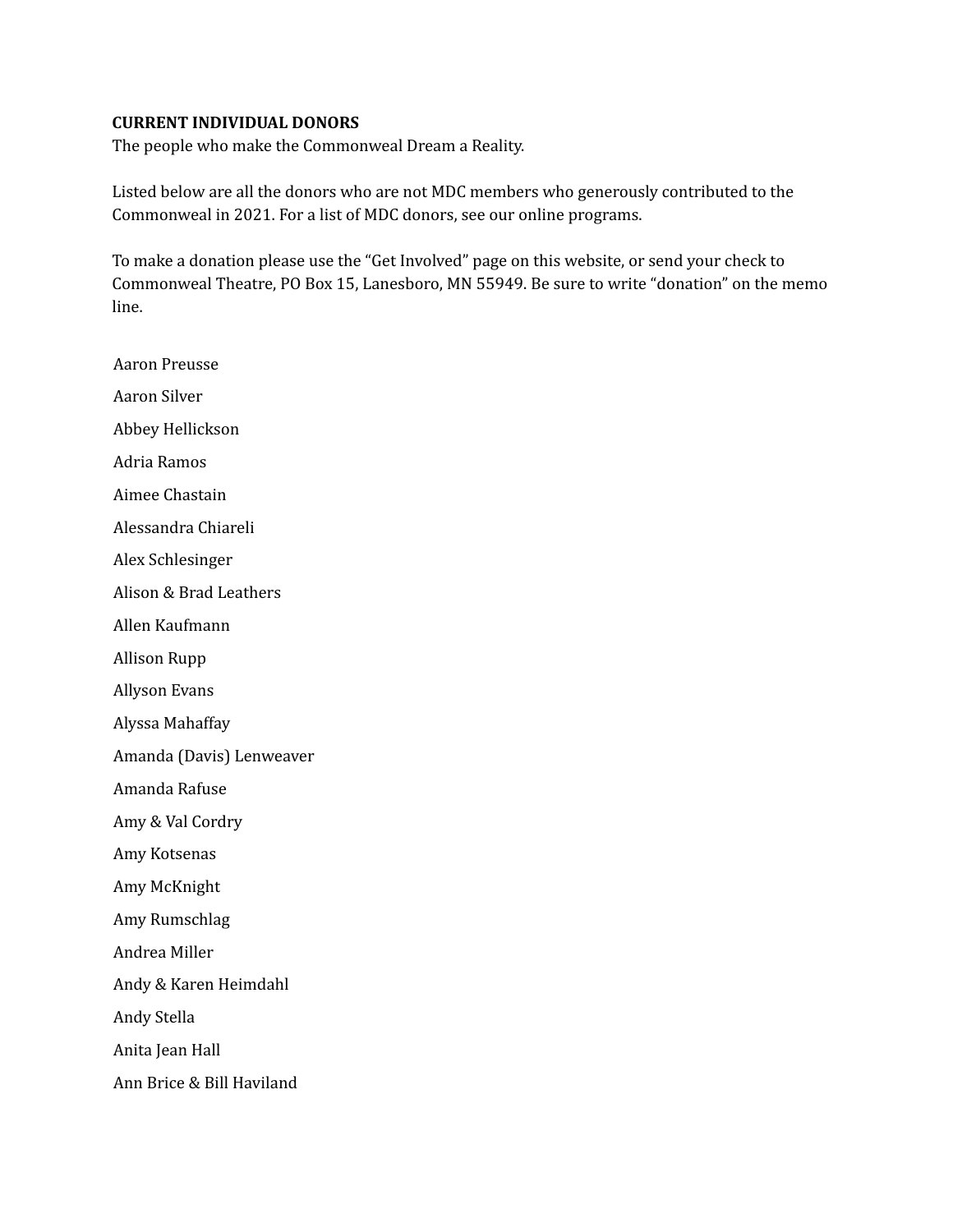Ann & Mark Thompson Ann Baker Ann Ladd Ann Siverling Ann Yourell & Steve Sharp Anne & Greg Yakle Anne Drecktrah Anne Marie & David Farning Anne Marie & Keith Kramlinger Annette Evenson Annice Miller Annie Cady Anonymous Donor Ardith Brown Arllys & Lorado Adelmann Arlyn & Connie Picken Art & Mary Ann Ekern Arvid & Gaylene Mortensen Avis Jensen Barb & Don DeCramer Barb Burchill Barb Piper Barbara & Joel Mielke Barbara & Paul Klaas Barbara Beck Barbara Beeman Barbara Knutsen Barbara Mahr Barbara Wright-Quarton Barton & Pam Seebach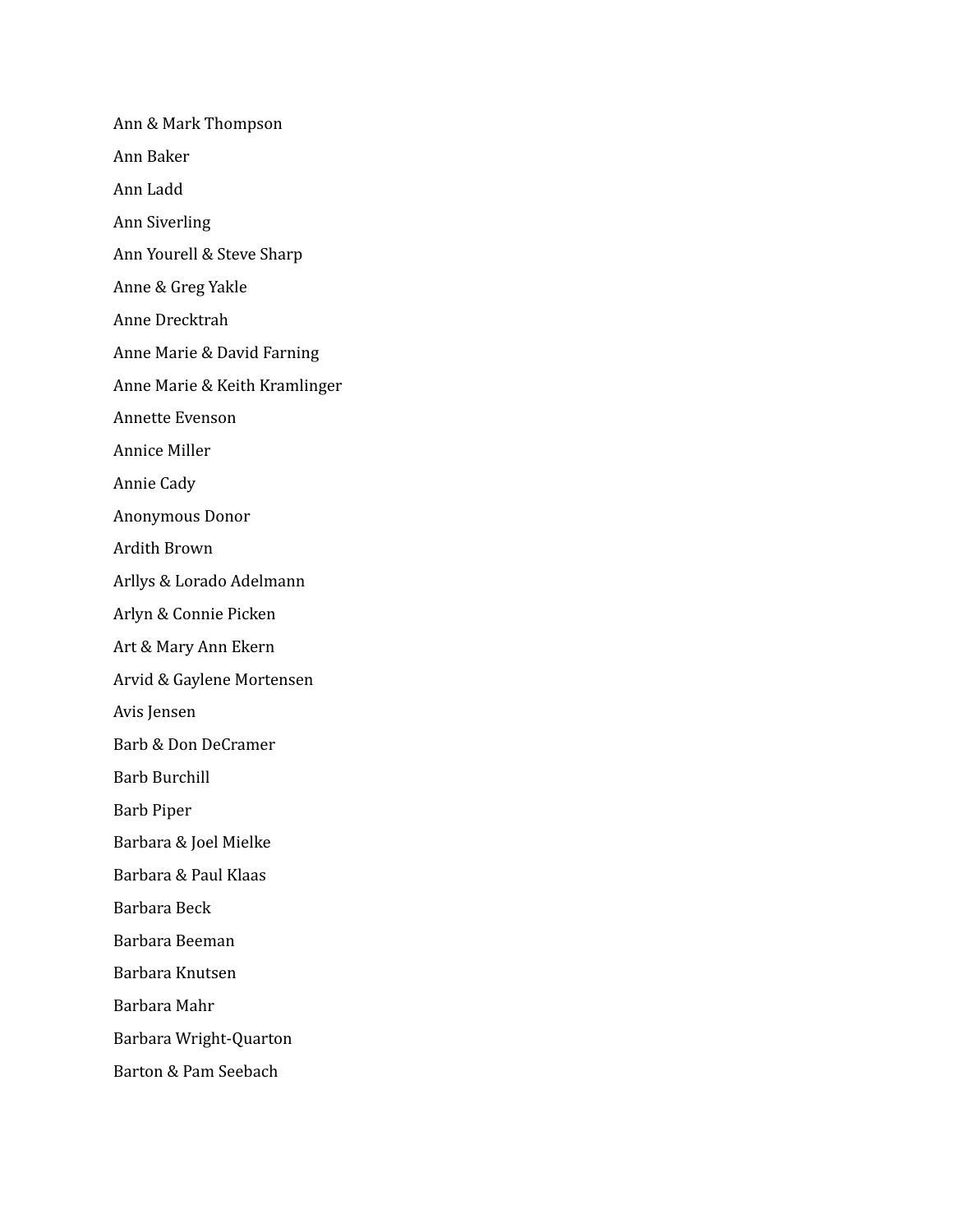Bebe & Pete Keith Ben & Mary Byker Ben Gorman Benjamin O'Konski Benjamin Vander Kooi, Jr. Beth & Rue Riley Beth Hahne Beth Richardson Bethany & Robin Krom Bethany Werner Betty & Gary Pedersen Betty Bergsgaard Bill Knott Blake & Caleb Lauritsen-Norby Bob & Marilynn Larson Bob & Pat Fiedler Bob & Sheri Erickson Bob Anderson Bob Wittrock Bonnie Warrington Brandon Zembal & Tanea Mahanna Brenda Petersen Brent Meyer Brett Cook Brian & Kristine Lee Brian Baskett Briant & Betsy McMahon Brooke Smith Bruce & Cynthia Wulfsberg Bruce & Jan Larson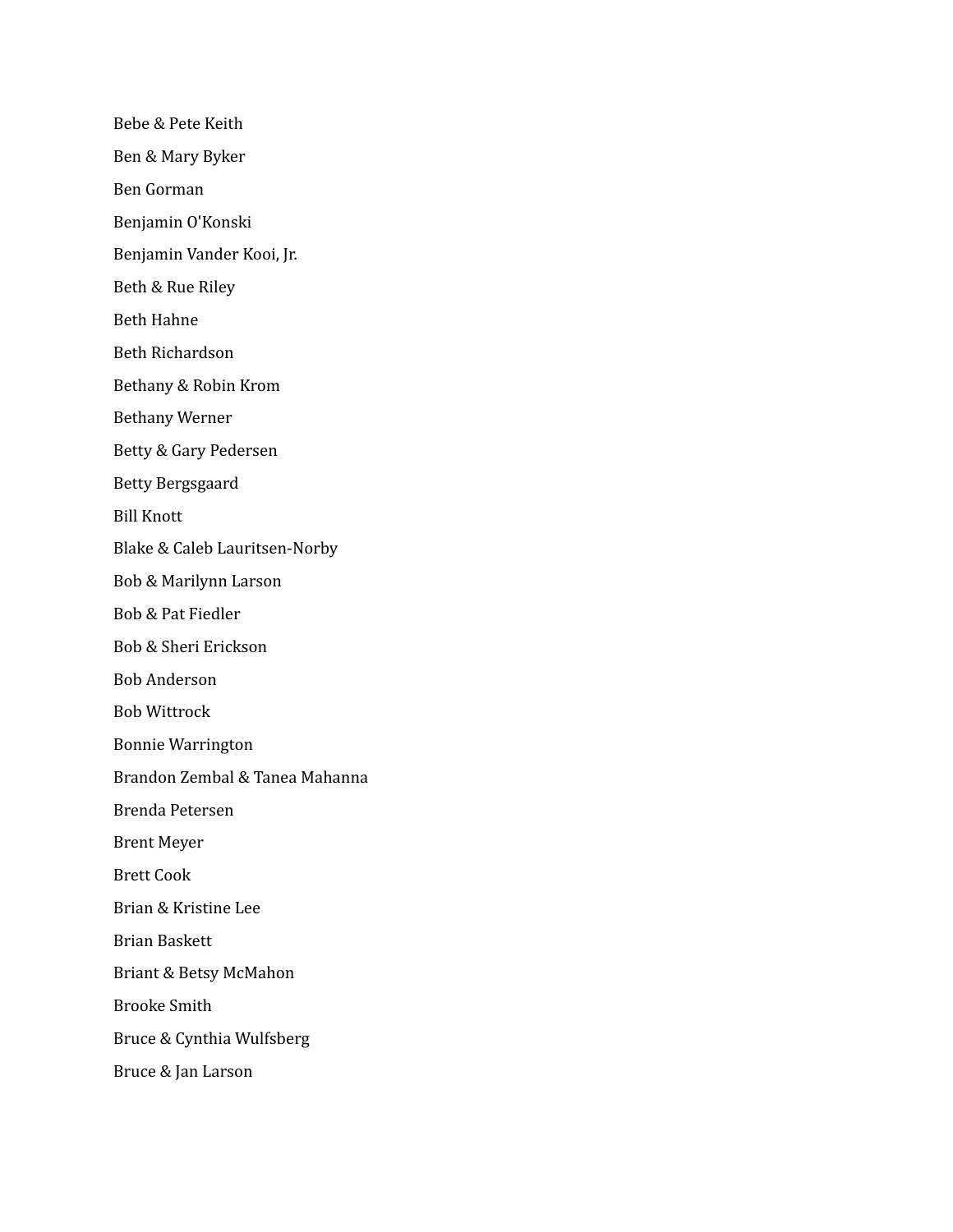Bruce Nelson & Barb Watts Bryan & Kathy Kufus Bryan Roecker Camille Burke Candace & Gregory Carlstrom Carl Duyck Carl Lindberg Carla Noack Carlene & Cameron Roberts Carol & Clif Lucido Carol Dixon Carol Overland Carol Taylor Carolyn & Tom Smith Carolyn Warner Catherine Marks Cathy & Thomas Alpizar Chad Steinfeldt Charles & Donna Briscoe Cheryl & Bob Roediger Cheryl Dornink Cheryl Watson Chris & Anna Hanson Chris & Diane Johnson Chris & Jeff White Chris & Kacie Mixon Chris Suby Christiana Lundholm Christine Mattison Christopher & Suzanne Colby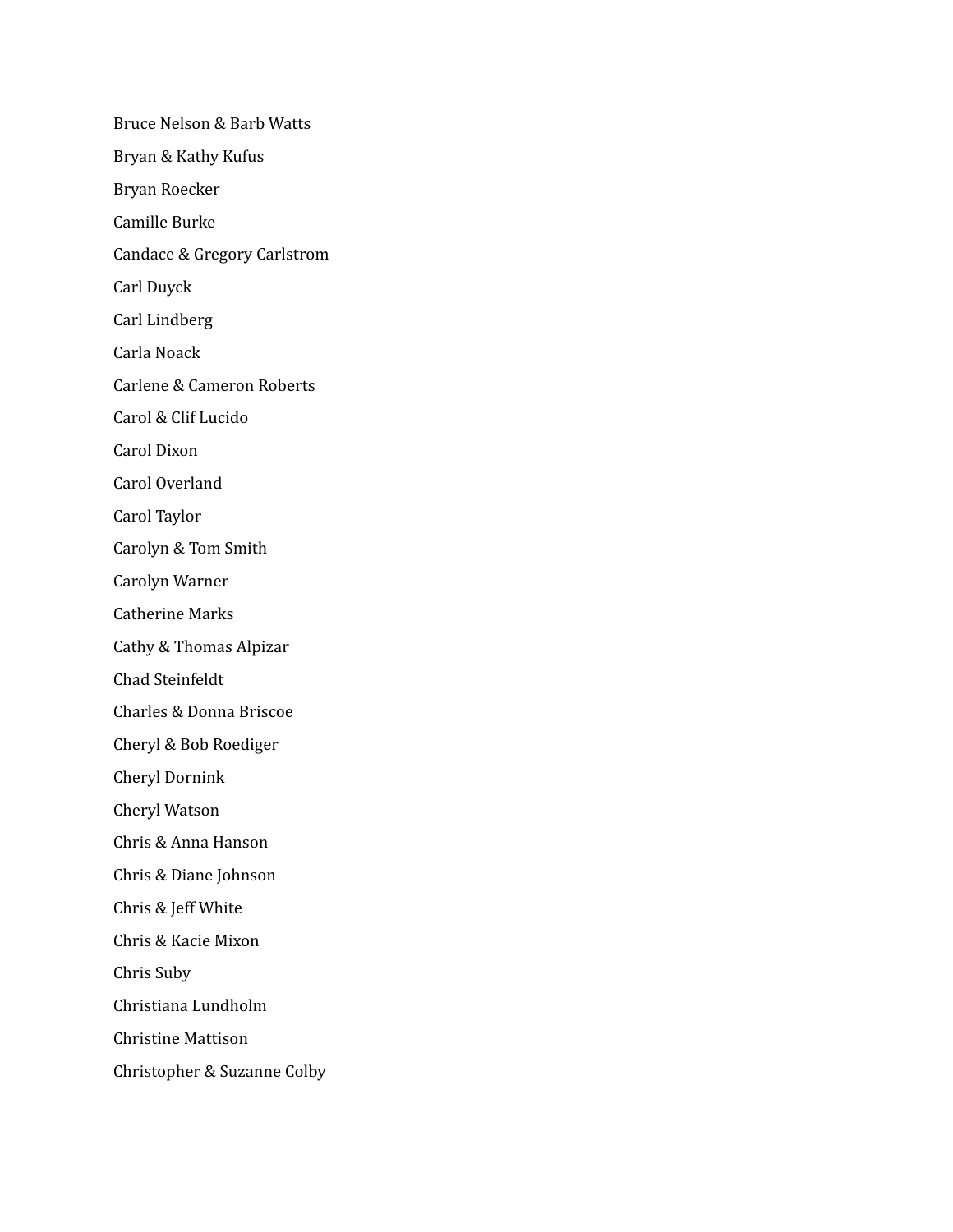Christopher Brauckman Christopher Gerson Chuck & Mary Phillips Cindy & Gage Andretta Cindy Weber Claire Knocke Claire Seitzinger Connie Edwards Connie Minnick Cory & Rachel Poncelet Craig Johnson Curt & Beverly Proud Cynthia Fahser Cynthia Halleen Cynthia Huggenvik Dale & Sonya Nimrod Dan & Jayme Nelson Dan & Maureen Anderson Dan & Vicki Anderson Dana Huschle & Reva Parker Daniel & Brenda Rooney Daniel Stock & Megan Pence Daniel LaRocque Darlene & Anya Dammermann Darlene Schober Dave & Amanda Schutz Dave & Nancy Harrison Dave Johnston David & Helen Dechaine David & Shirley Mahoney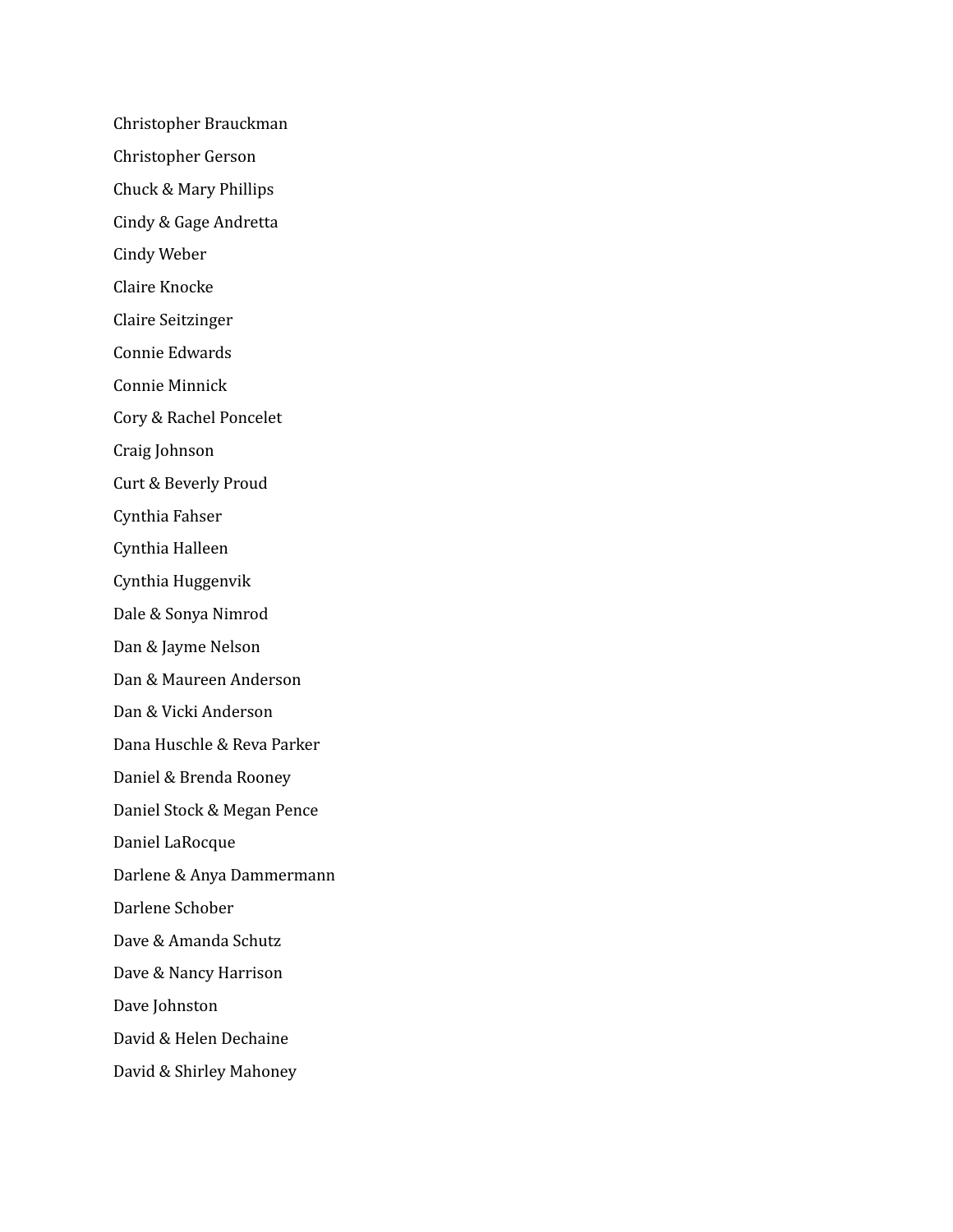David Arneson David Bellows David Gilmore David Pratzon David Rothstein & Sharon Akimoto David Susag Deb & Brian Benoy Debbie & Brad Olson Deborah Pitzen Deborah Vosler Debra & Douglas Dewanz Debra Holmgren Dee Kimmel & Jenny Kennedy Denise, Theodore & Valerie Barthels Dennis & Carolyn Davidson Dennis & Marilyn Bettenhausen Dennis Magnuson Diana Percy Diane & Bill Tisue Diane & Duane Lambrecht Diane & Jon Closson Diane & Norbert Lovstuen Diane Carriveau Diane Puntenney Dianne & Fred Schjolberg Dick Buggs Dillon Denisen & Becky Trom Don Hoehn Don Quiram Donald A. Nelson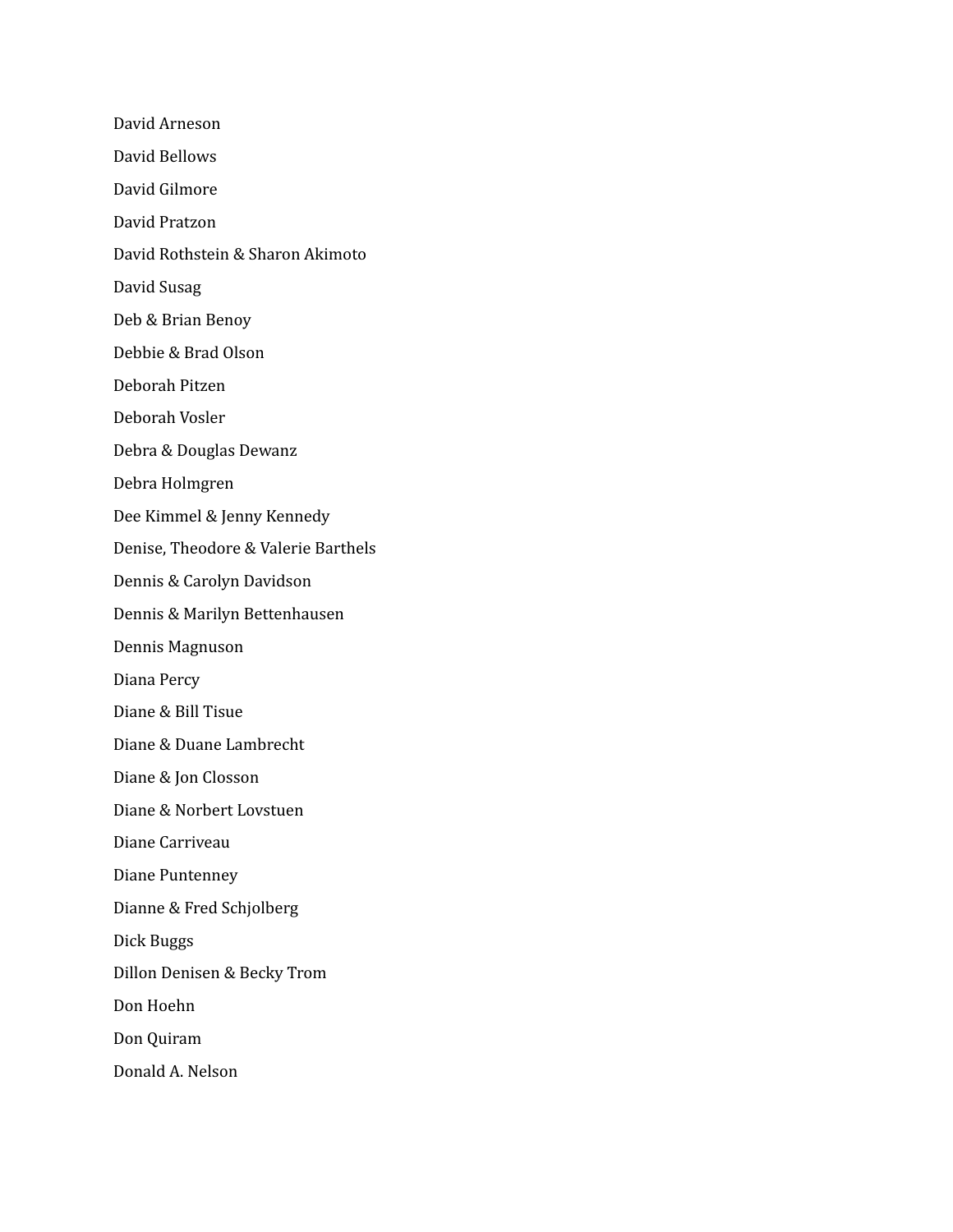Donald Stover Donna Scheck Doris McFarlane Dorothy & Jerry Denisen Dorothy Coons Dorothy Evenson Doug & Diana Lawrence Doug Schommer Douglas Croucher Douglas Tice Drue Fergison & Ralph Zerbe Dustin & Dominique Luecke Earl Hammell & Kris Anderson Ed & Barb Armbruster Ed Pfannkoch Edith & Larry Langsev Edward & Karel Moersfelder Edward LeVieux Eileen Kuhnle Elaine Allen & Bryan Kingsriter Elaine & Harold Welda Elaine & Robert Kirk Eliott Rustad Elise Gregory Elizabeth & James Fritz Elizabeth Stewart & Paul Zellweger Elizabeth Lopp Elizabeth Meyer Ellen Macdonald Ellen Rasmussen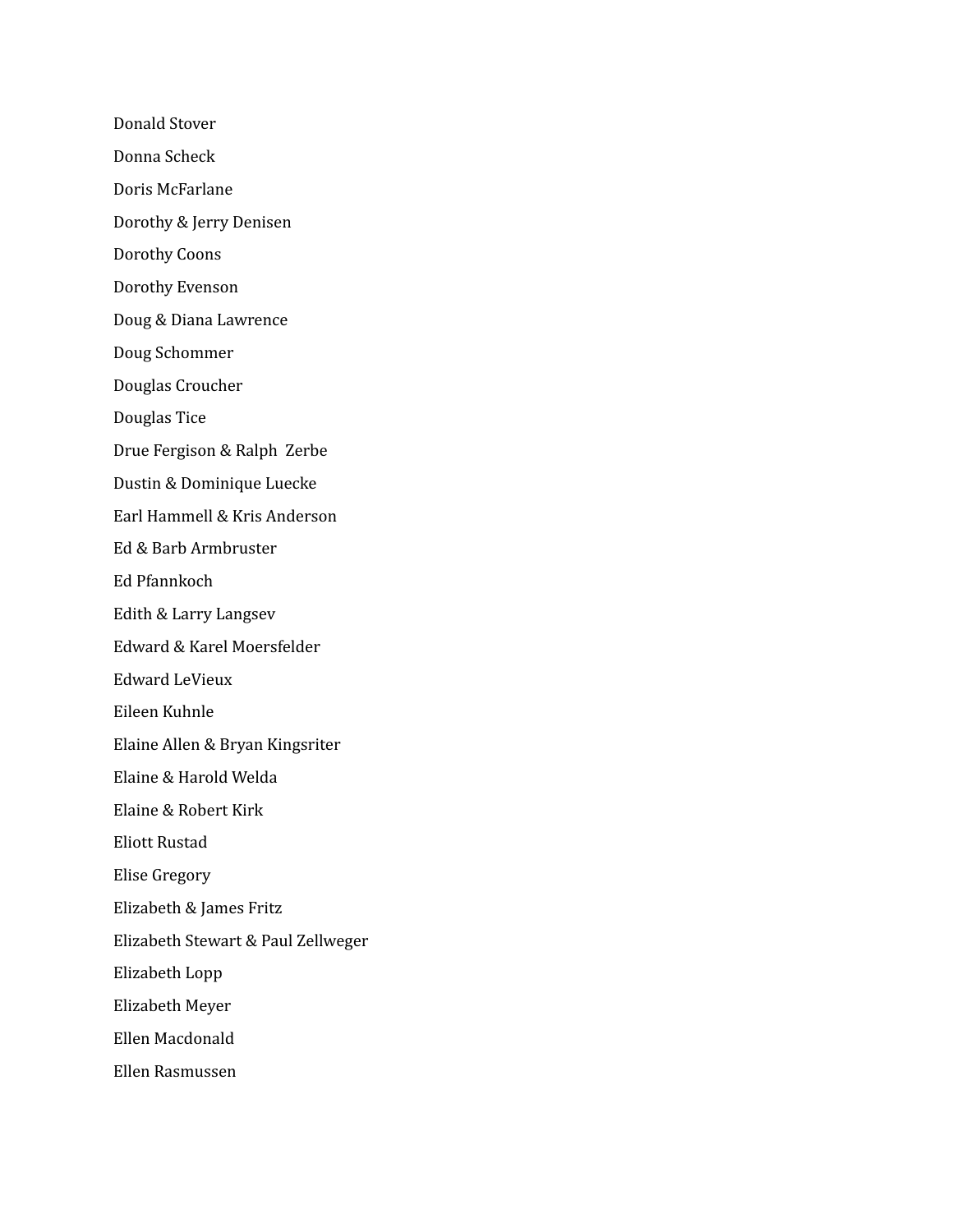Emily Spende Eric & Gayle Bunge Eric & Lisa Farnberg Eric Burdt Erica Jensrud Eugene & Margaret Hokanson Evelyn Schlichting Fae Wilson Florence Sandok Fran Sauer Fred & Ruth Kurtz Fred Smith Gail Prete Gale Nelson Gary & Anita Wilson Gary & Joanne Gilbertson Gary & Nancy Hayden Gary & Sharon Johnson Gary & Susan Corbisier Gary Danciu Gavin Nachtigall Gayle & Richard Garrity Gayle Waldera & Wayne Ledebuhr Gene & Sandra Dankbar George & Virginia Severson Geri & Russ Farnsworth Gerri Nielsen Glenice Rhodas Glenn & Leana Dixon Glenn Klapperich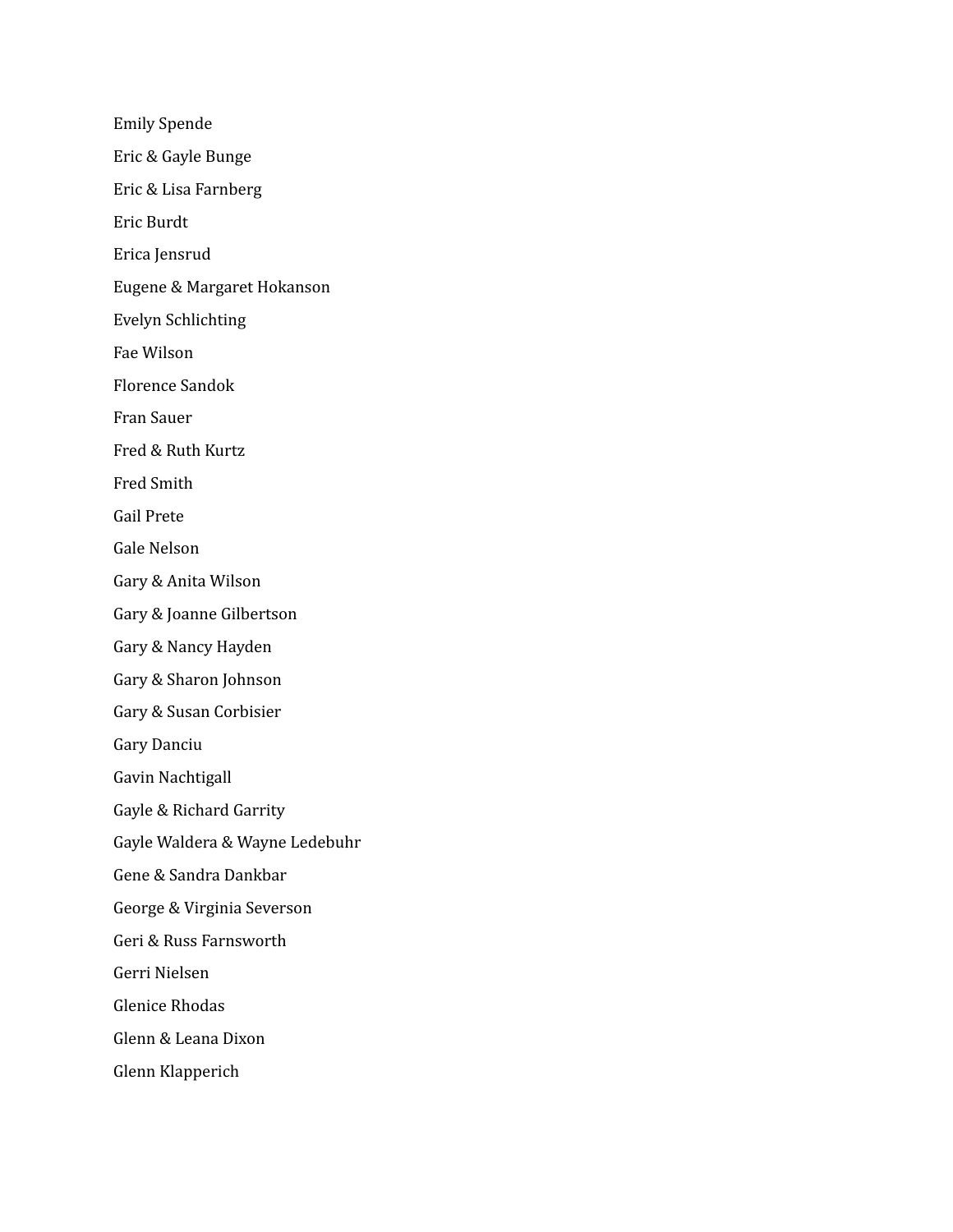Gloria Hennessey Gloria Schad Gloria Schoenknecht Gregg & Kathy Carlsen Gregory Dawson Harald & Ann Lohn Harlan & Sonja Satrom Harlan Nelson Harriet Lawston Heather Tesoriero Heidi & Eric Becker Heidi & Larry Chladek Heidi Ricks Helen Larson Helene Zinberg Houston Dental Howie Tobak Ilene Edwards Irene & Fred Green Isabel Kramlinger Jack Uldrich Jackie & Tedd Johnson Jackie Remery-Pearson Jackie Wolter Luna Jaclyn Johnson & Jonathan Levine Jacqueline Kartman James & Alice Leidel James & Nancy Reynolds Jan & Gerald Nelson Jane & Clifton Grevstad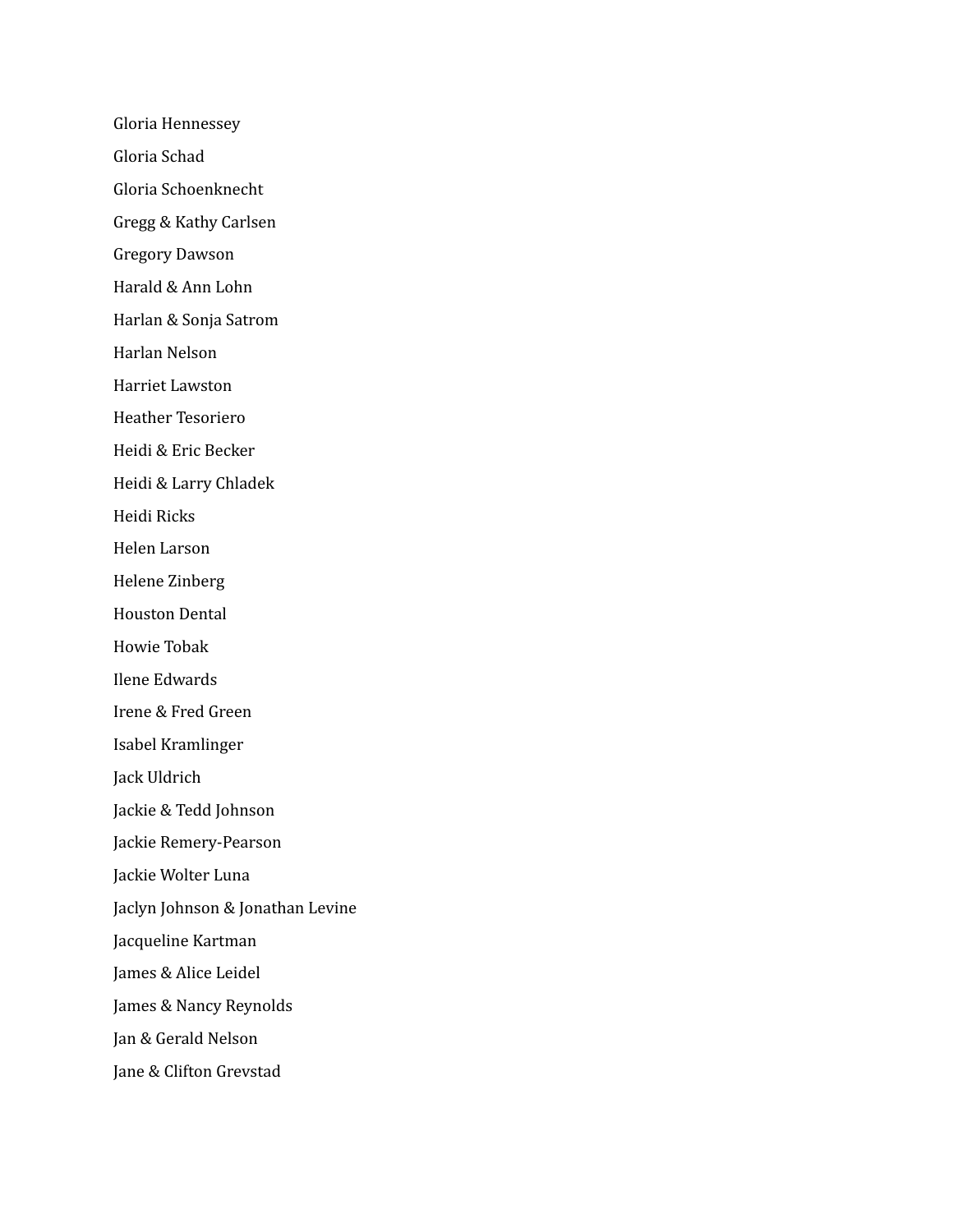Jane & Dennis Timmerman Jane Nelson Jane Peck Janet & Bob Calander Janet & John Johnson Janet & Tom Munger Janet Brauckman Janis & Rodney Tanner Jay Heiken Jay Hesley Jay Kobriger Jean Allen Jean Selle Jeanne & David Cornish Jeanne & Jon Logelin Jeff & Dawn Thompson Jeff & Ollie Lepper Jeff Daood Jeff Ruehle Jeffrey & Angela Raddatz Jeffrey & Sara Staab Jeffrey Hatcher Jeffry Bernardy Jenni Taggart Jennifer & Scott Wagner Jennifer Paloma Rafferty Jennifer Ryg Jerald & Terry Lichte-Molnar Jeremy DeGier Jeremy Lane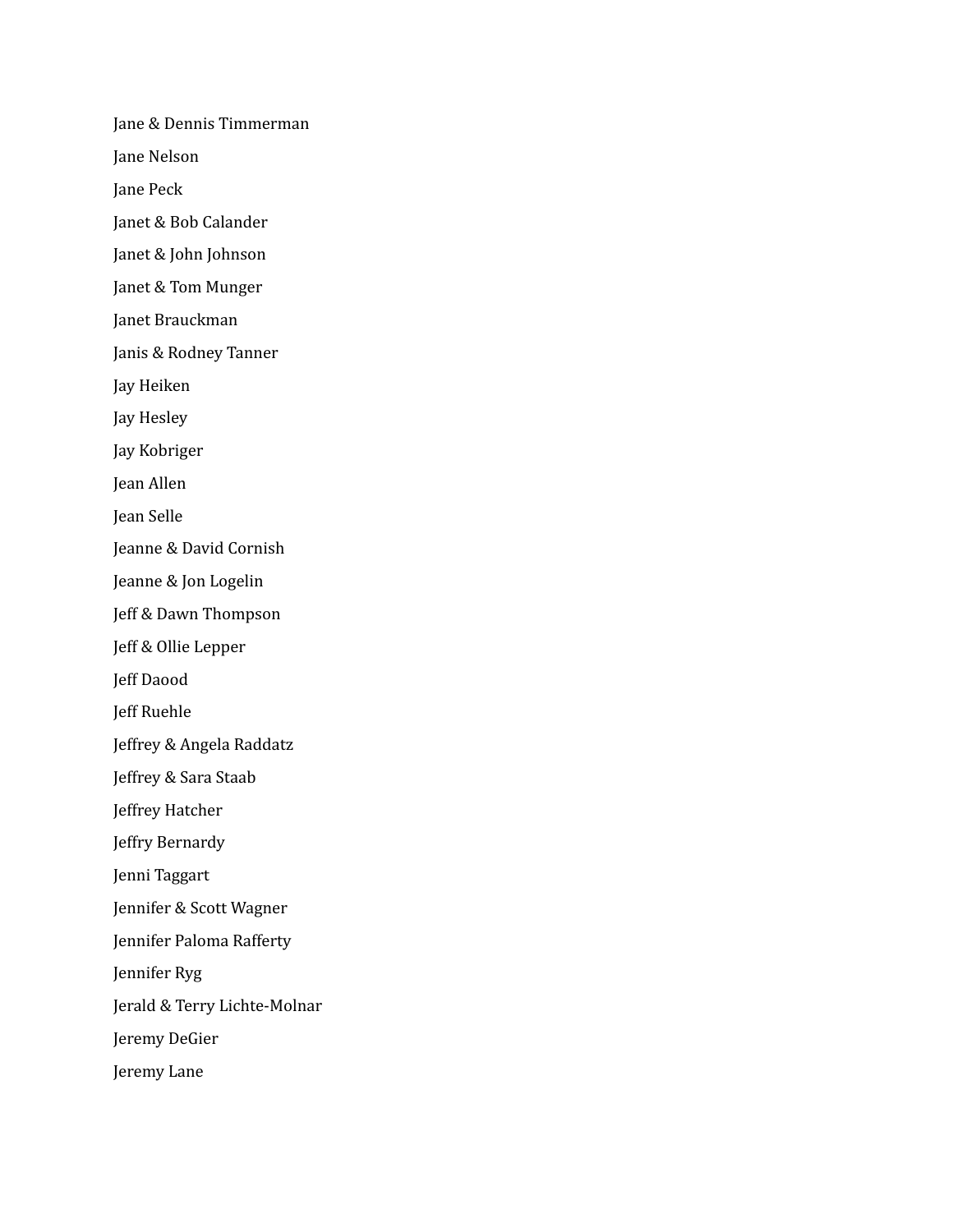Jeri Sebo Jerry & Su Ritter Jesse Labonne Jessica Michalski Jill Sicheneder Jillian Peltzman Jim & Dee Buchholz Jim & Elaine McNeil Jim & Monique Howe Jim & Sherry Oeltjenbruns Jo Marie Thompson & Robert Larson Jo Seton & Brad Wronski Joan Anderson Joan Laubenstein JoAnn & George Topness Joanne Broady Jody & Jay Myers Joe & Sheila Goetzke Joel & Brooke Pfeffer Joel & Kathryn Anderson John & Arlene Nelson John & Debbie Orenstein John & Karen Kristoff John & Kelly Vriezen John & Mary Wiater John & Rose Pederson John & Susan Eddy John Beatty John Bening John Dunleavy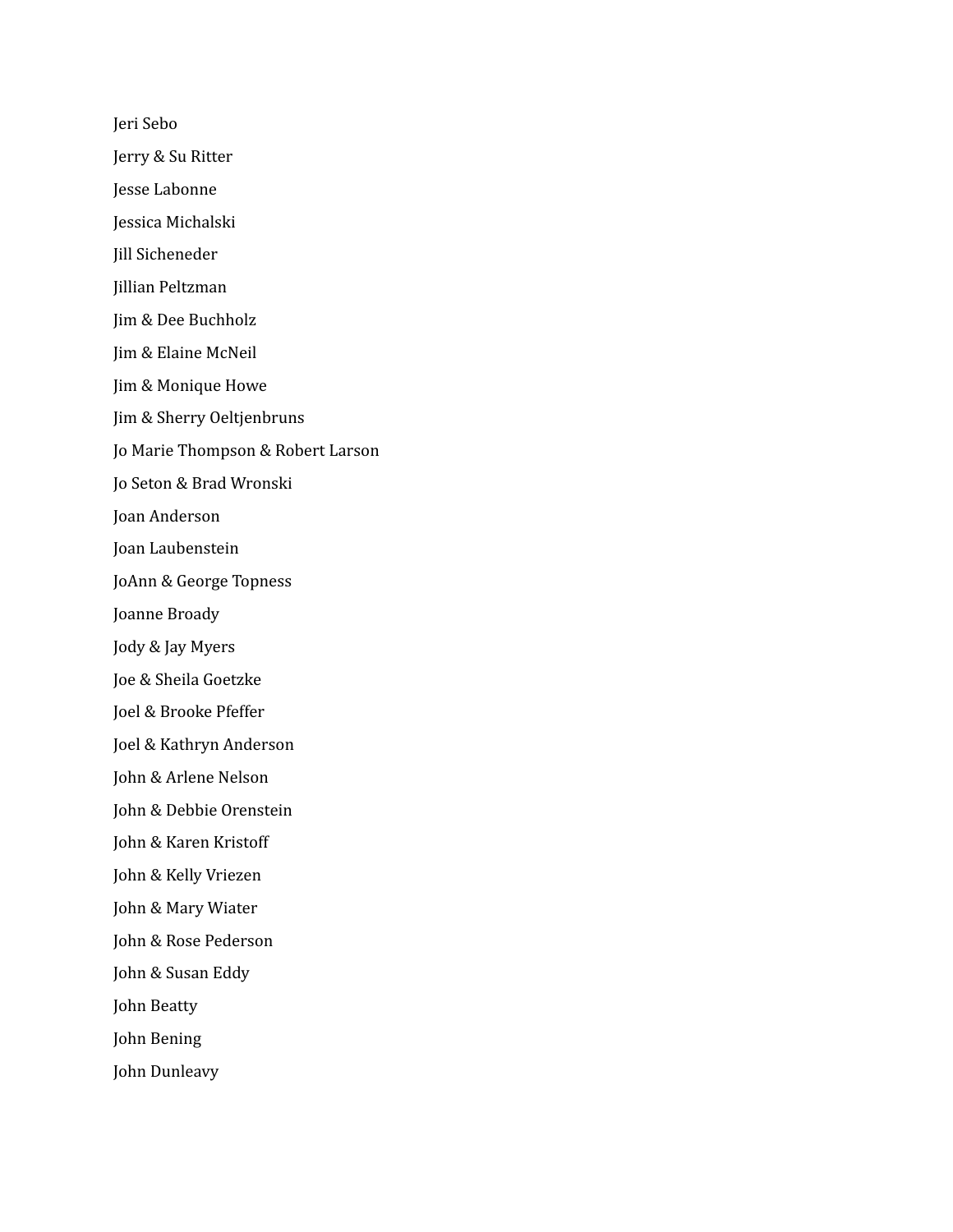John Molseed Jolene Beddow Jon Anderson Jon Peterson Joseph & Joan Francois Joseph Gray Joseph Kalaidis Josiah Robinson Josie Papenfuss Joyce & Dennis Beekman Joyce & Drew Meyer Joyce Duede Joyce Pelnar Judith Bronson Judy & David Jacobson Judy & Dwight Boyum Judy Nelson Judy Trousdell Judy Wilder Julee Caspers Agar Julie & David Aanes Julie & Kevin Sutter Julie & Roger Deets Julie Aldrich June Torrison Karen Buggs Karen Greenslade Karen Heistand Karen L Allen Karen Olson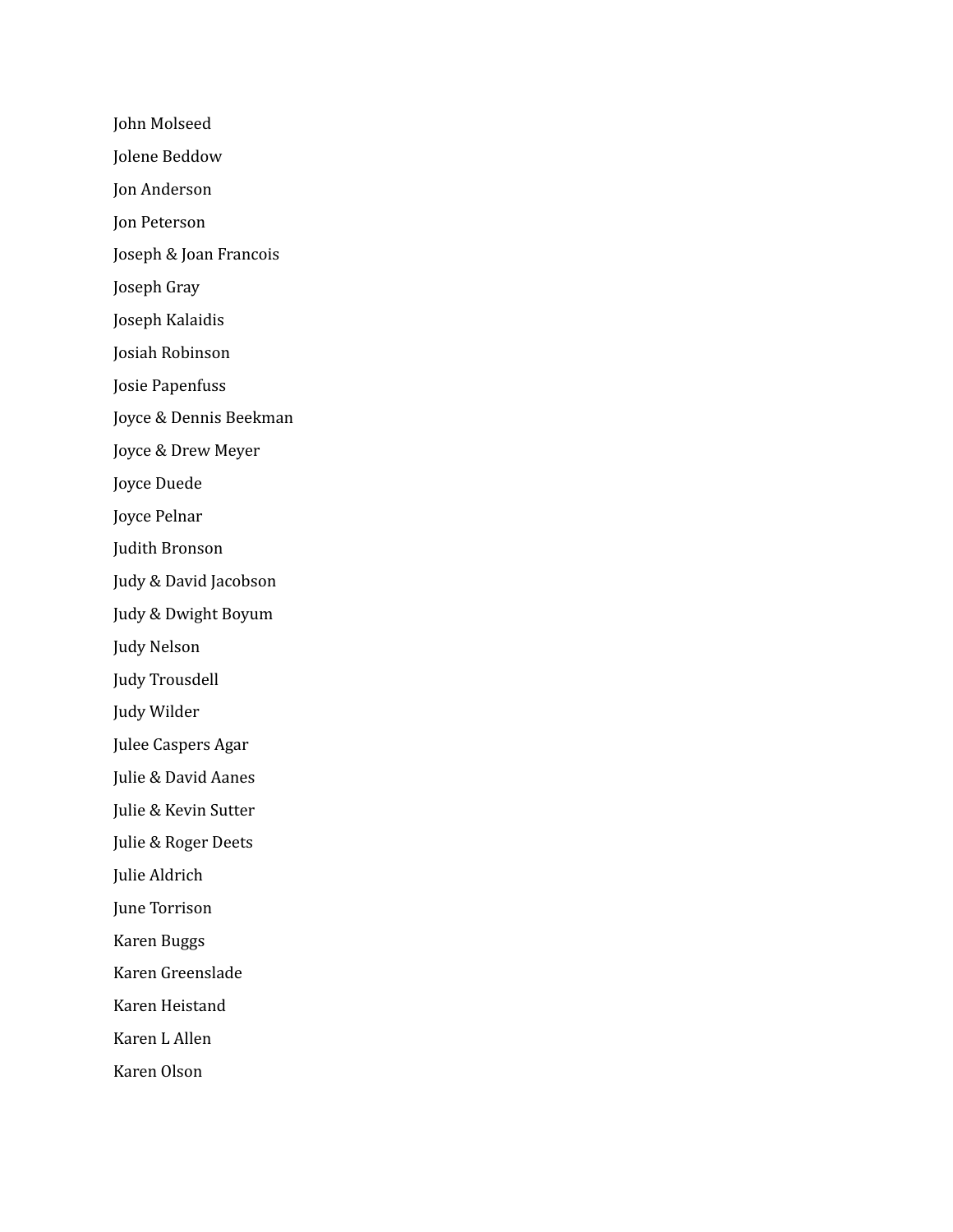Kate Barr Kate Lamb Kate Martinson Kathleen Abrahamson Kathleen Lindblad Kathleen Quinn Kathryn & Stephen Struck Kathryn & Tom Rynders Kathy & Eric Thiss Kathy & Gary Huschle Kathy & Steve Delano Kathy & Tim Geisler Kathy Schoonhoven Katie Stodd Knapp Kay & George Spangler Kay Robinson Keith & Deborah House Keith & Jo Anne Agrimson Keith & Laney Lindor Keith & Natalee Johnson Kelli Venzke Ken & Gail Bittner Ken & Karen Bittner Ken Kidd Ken Nichols & Sharon Wonsil Kendra Weber Kent & Barbara Nelson Kent & Cindy Hofer Kent & Janice Johnson Kent & Karen Bonte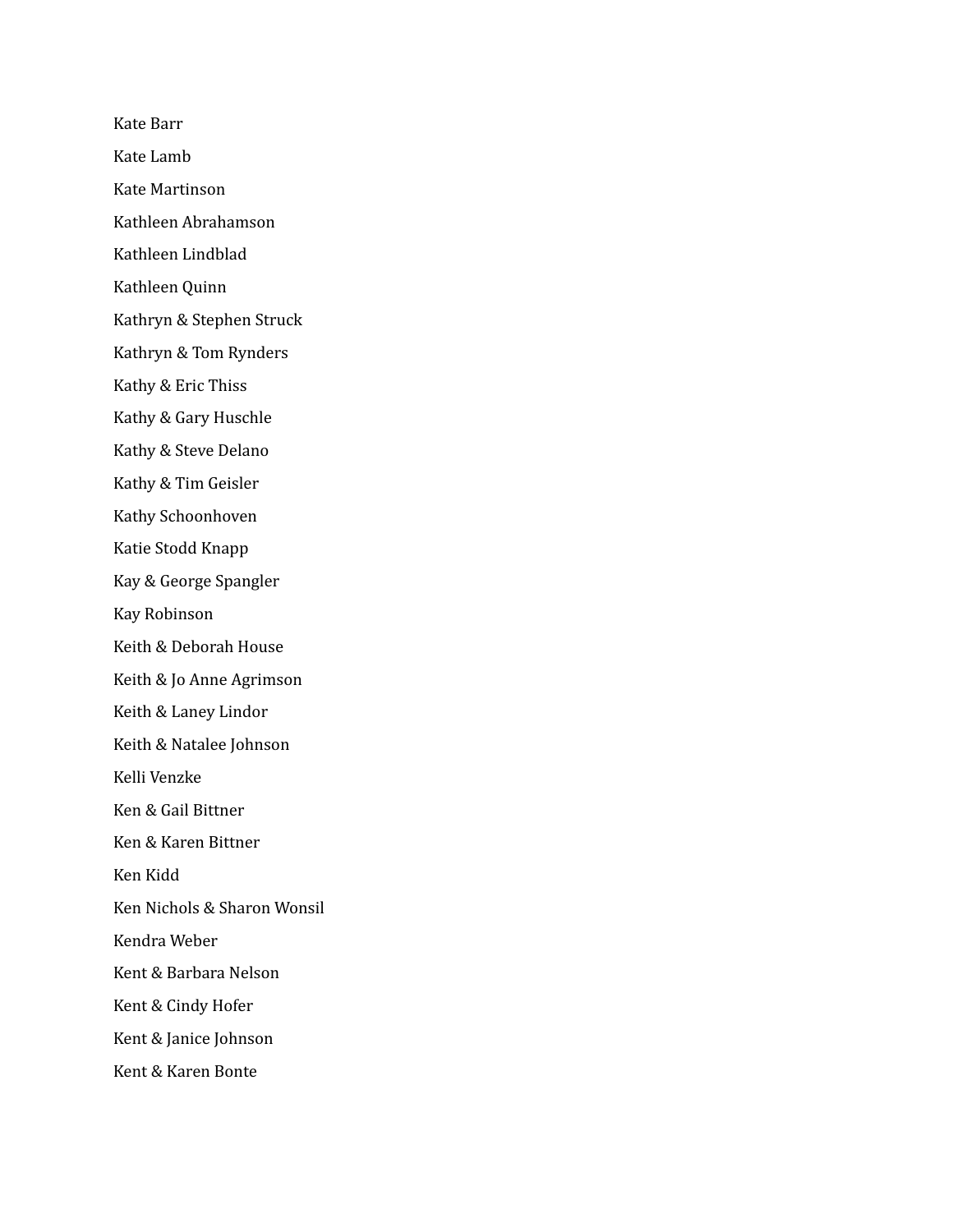Kent Swan Kevin Brinkmann Kevin Drake Kevin O'Brien Kim & Jean Pierre Menard Kimberly Hoffmann Kirby Bennett & Phil Losacker Kirsten Welge Krist Johnson Kristen Jacobs-Andresen Kristin Musselman Kristine & Michael Larson Kristine Claussen Kyle Swanson Larry Iverson Laura & Duane Hookom Laura & Kevin Horihan Laura Demuth Laura Tills Laurice Kneeskern Laurie & Joel Kramer Laurie Bryant Laurie Everitt Lawrence Kerzner LeAnn Bollum Leanna Rubin Lee Gundersheimer Leslie & Kevin Sand Leslie Levine Lester & Dianne Dunn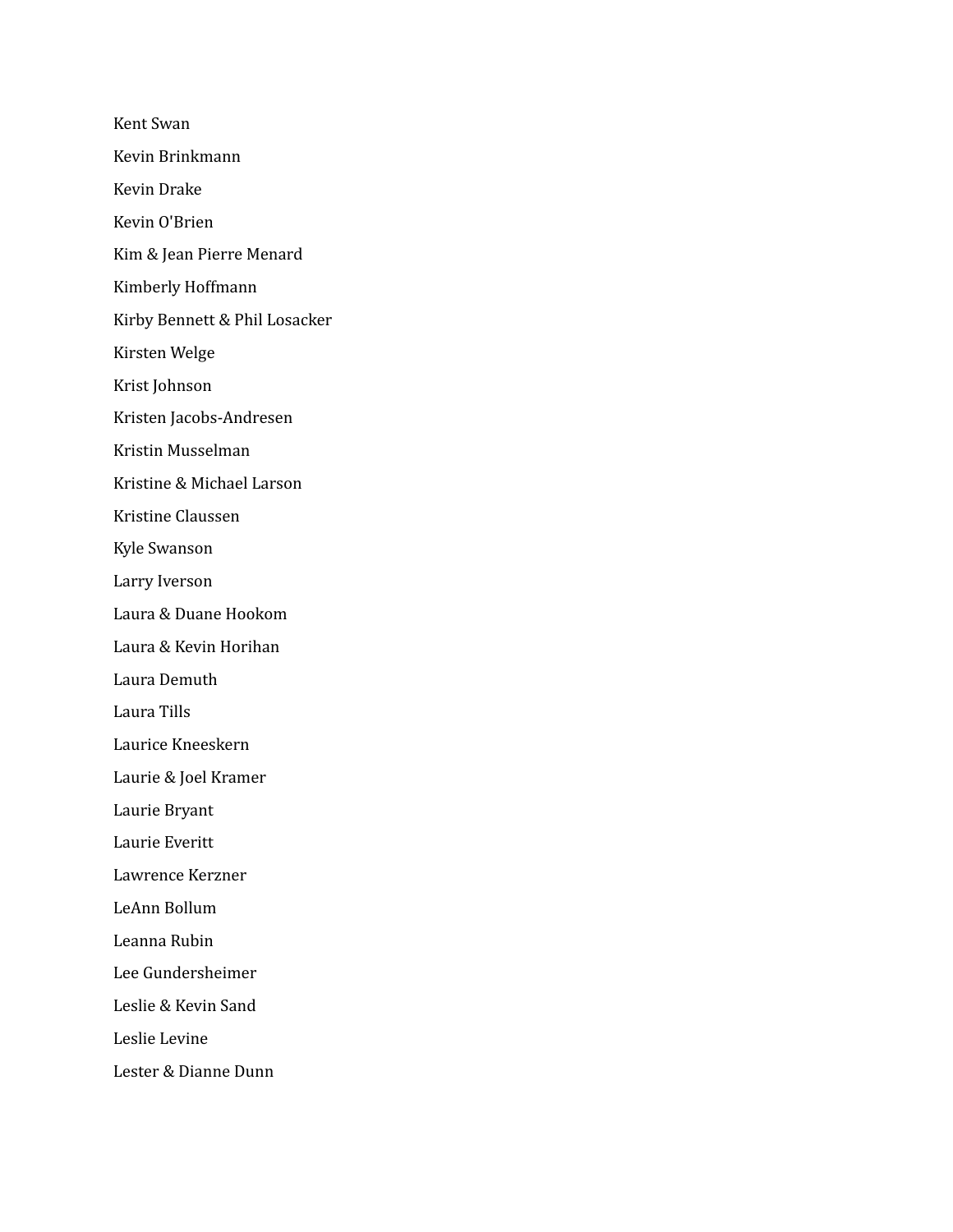Letitia & Glen Kopperud Liane Henkell Lilly & Mark Jensen Linda & Bradley Quarderer Linda & Dave Harvey Linda Curtis Linda Long Linda Watson Linnea & Tom Nicol Linnea Sodergren Lisa & Bret Klaehn Lisa & John Conzemius Lisa Pearson Liz Curran Lizzy Andretta Lois & Clarence Shub Lois Peterson Loren Baldus Lori Sims Lorraine Borowski Louanne O'Brien LouAnne Stabb Luann Wilcox Lynelle Osgood Lynn Krapf Lynn Lanners Lynne & Willard Jacobson Lynne Kirklin M. Robert Ayerhart Marcy & Tom Sherwood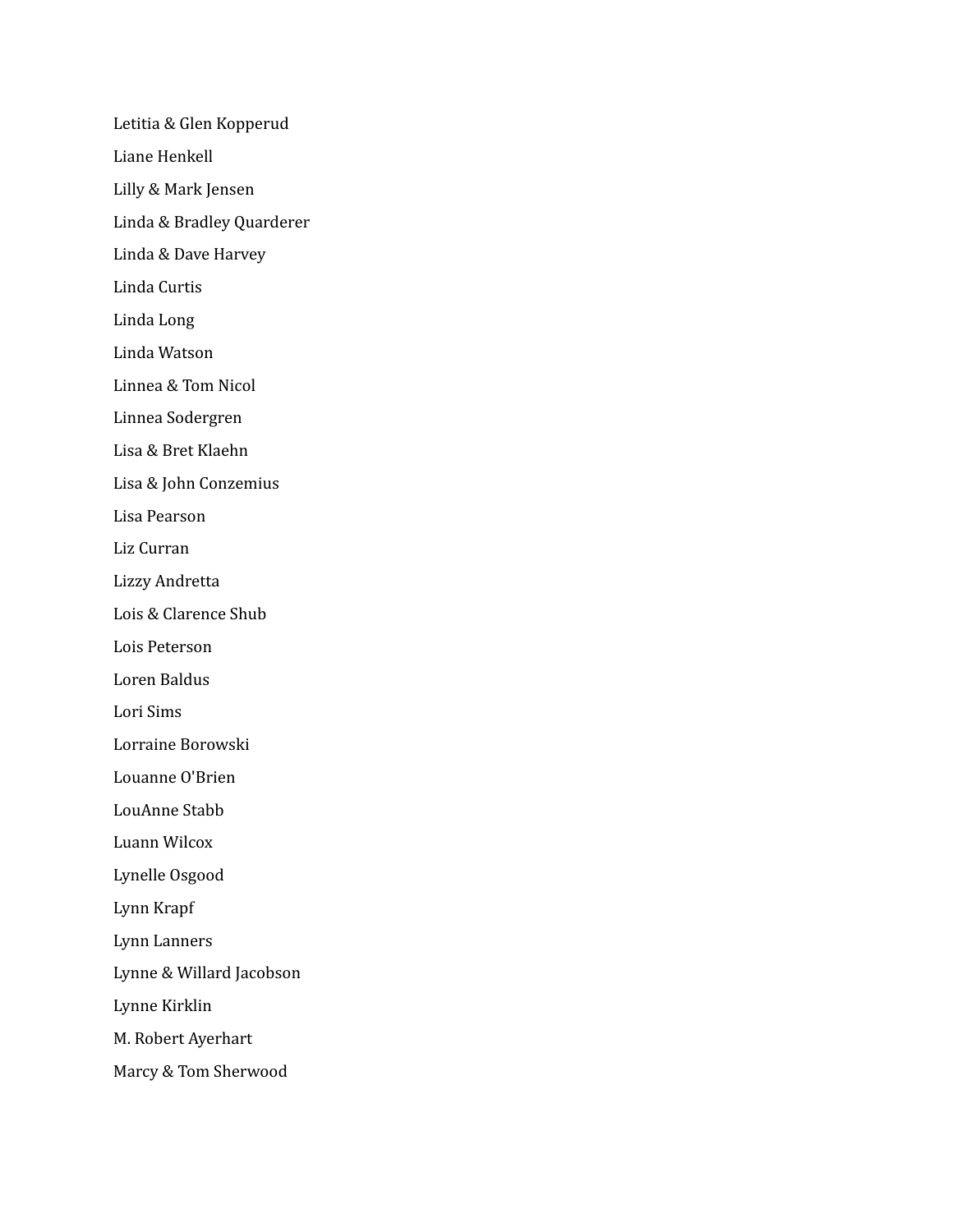Maren Zincke Margaret Lambert Margaret Petersen Marianne & Harro Hohenner Marilyn & Ron Reis Marilyn Harstad Marilyn Schwab Mark Muggli & Carol Gilbertson Mark & Claire Dunn Mark & Gay Herzberg Mark & Ivy Pillers Mark & Jeanne Olson Mark & Kelly Baer Mark Dannenberg Mark Diez Mark Hamann Mark Miedtke Mark Nelson Mark Sampson Mark Schreiter Mark Weiers Marlene Michel Martha Baird Marty Schuster Marvin Grant & Carolyn Hensrud Mary Evans Mary Finnerty

Mary Frantz

Mary Hoffman

Mary Jo Ellingson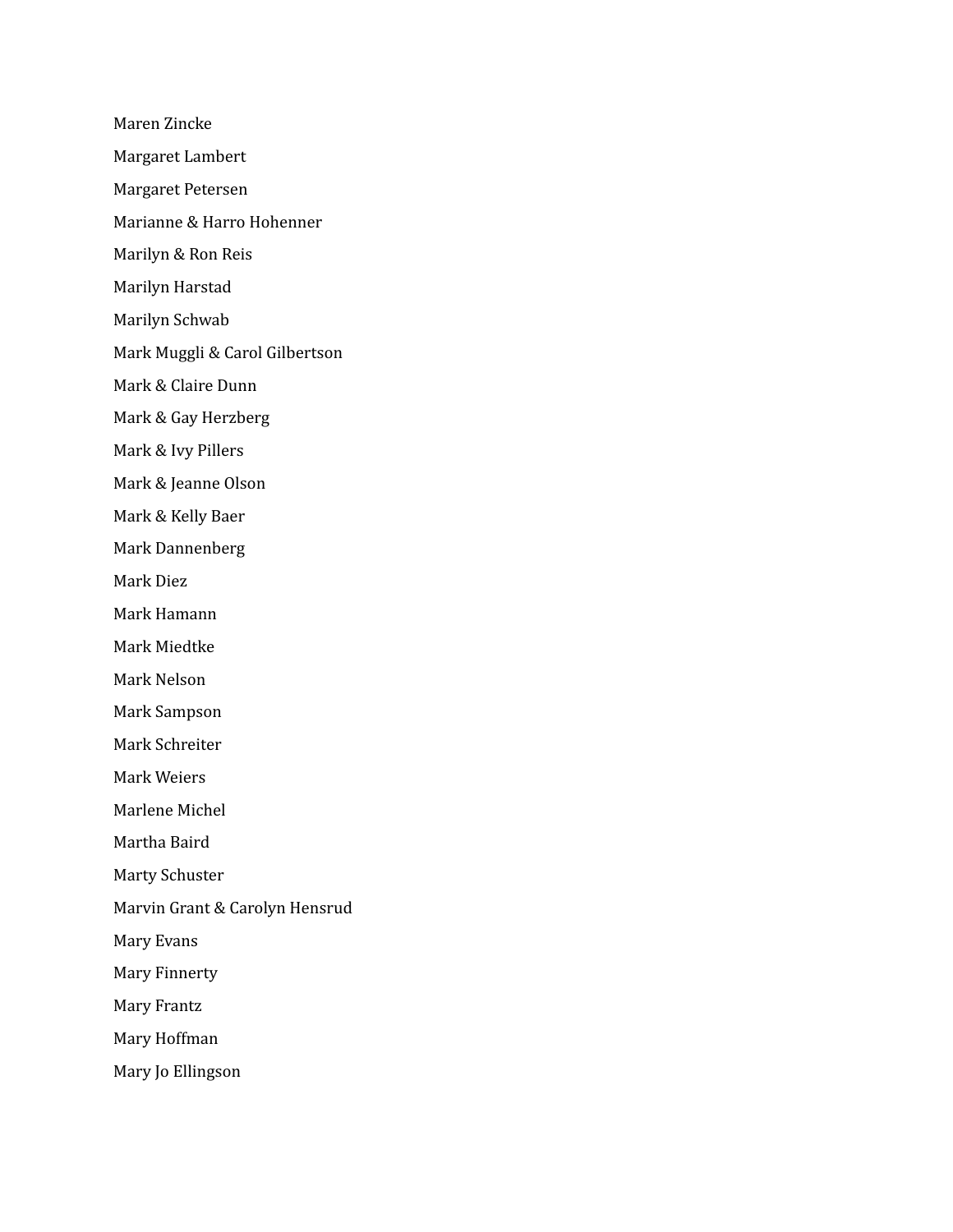Mary Lee Eischen & Bob Stuber Mary Lillestol Mary Sack Mary Waudby Mary West Matthew & Karen Quanrud Maureen Johnson Meellee Fish Megan Hanks Melina Cohen Melonie Carstensen Merritt Olsen Michael & Kim Farber Michael & Moira Majerle Michael & Trudy Kamper Michael Austin Michael Bowler Michael Clemens Michael Hill Michelle & Matthew Moersfelder Michelle Barness Michelle Cochran Mike & Meg Hennessey Mike Lynn Mikey Cohen Mollie & John Theel Mullen Dowdal Muriel & Jim Pemble Nancy & Michael Stanek Nancy Brubaker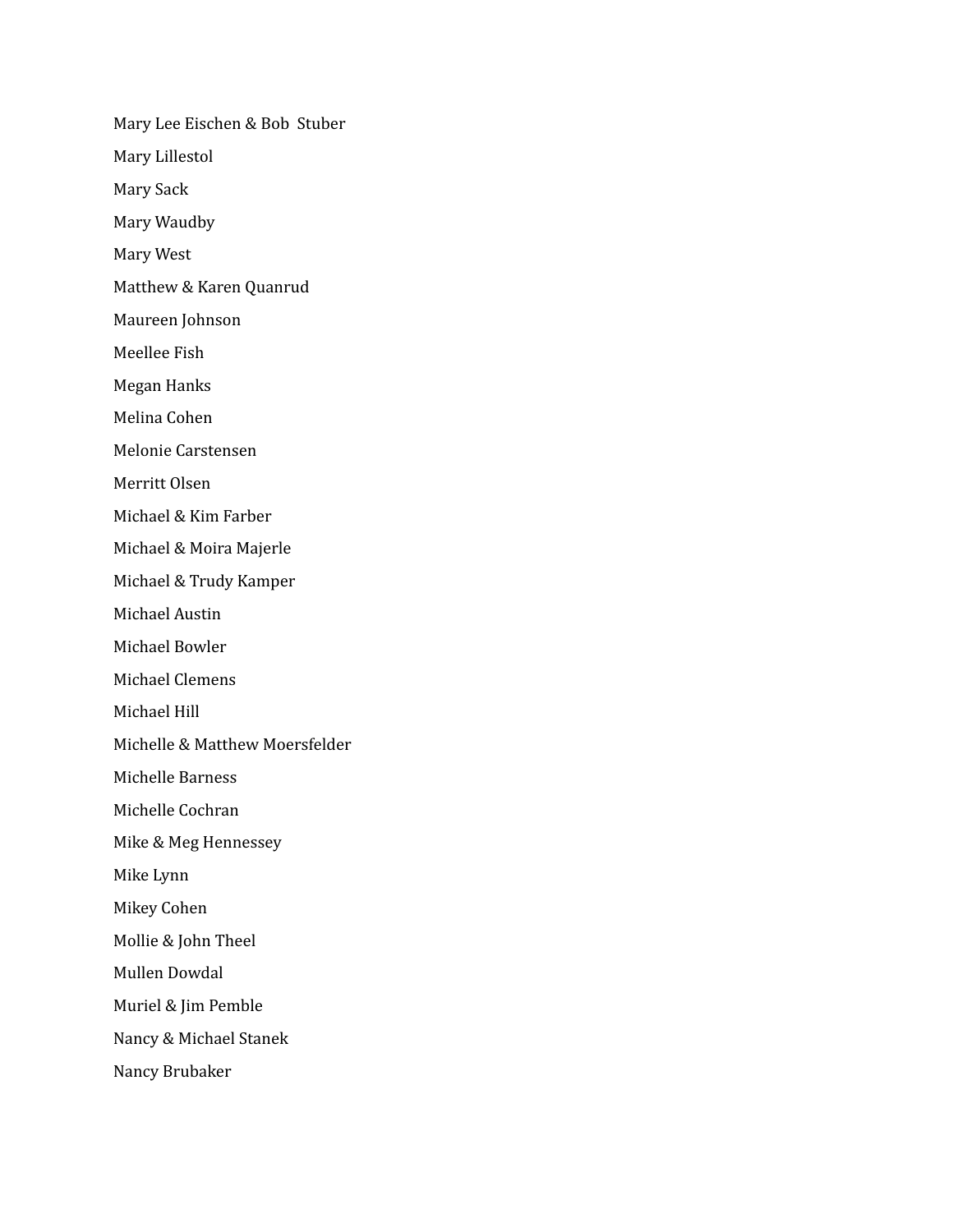Nancy Movall Nancy O'Reilly Nancy Toensing Naomi Craft Nathan & Denise Davidson Nathan Dungan & Susan Hawks Nathan Laubenstein & Heather Hanft Nathan Semsch Nathaniel Barmore Neal & Marie Buethe Nicole Pearson Nile & Kay Fellows Norah Bringer Norma Budzinski Owen Ziemer Pam Kopriva-Barnes Pamela Flattum Pat & Joan Quinn Pat & Mark Anderson Pat Hinkie Pat Johnson Patricia & James McIntosh Patricia Carlberg Patricia Sample Patrick & Linda Smith Patti & Jerry Johnson Patty & Lu Paulson Patty Connelly Paul & Sue Anderson

Paul Batalden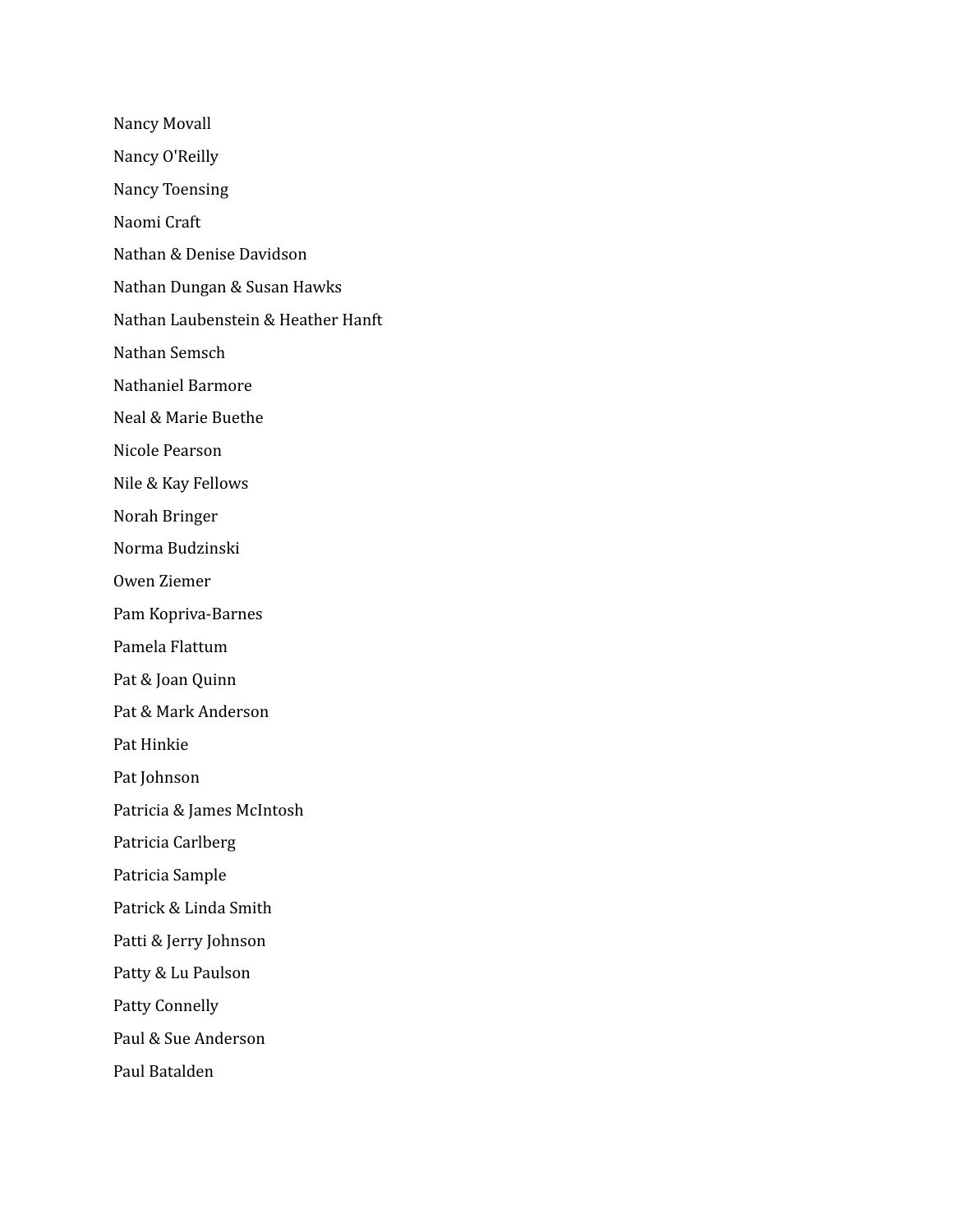Paul K. Schulte Paul Kiehne Paul Laplante Paul Stevens Paula Craigo & John Lieske Pauline Christensen Peggy Hanson & Frank Wright Peter & Lisa Bakken Peter & Nancy Breyfogle Peter Borg Peter Moore Peter Seed Phil & Pam Iasevoli Phil Albu Phil Strom Preston & Connie Hollister Rachel Tichy Randy & Linda Prudoehl Randy & Sheryl Chapman Randy Schenkat Raymond & Judy Auger Rebecca Benson Reggie Shones Rev. Betsy Dartt Rich Brunner Rich Kasacek Richard & Carol Eick Richard & Nancy Blum Richard Dietman Richard Gozia & Elizabeth Holloway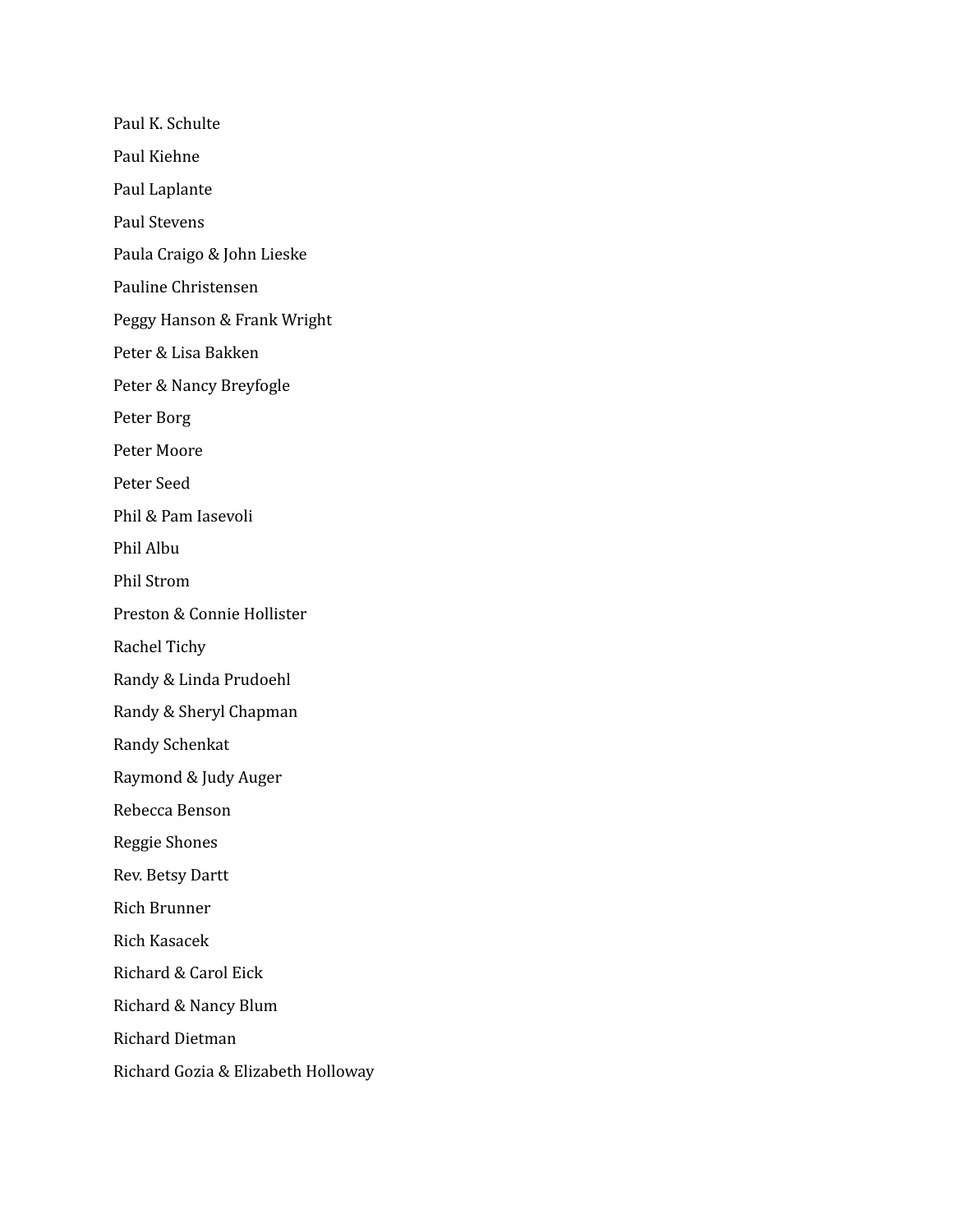Richard Kaiser Rita Haugh Robert & Bonnie Flom Robert & Linda Railey Robert & Lois Buntz Robert Angelici Robert Gaines Robert Gardner Robert Geraghty Robert Lawson Robert Todd Roberta & Marvin Bringe Roberta Peterson Roger & Carolyn Greenlaw Roger & Denise Ring Roger & Emily Smith Roger & Joyce Peckover Roger Hegland Romi & Mark Wilhelm Ron Clark Ronald & Kathy Jensen Rose Johnson Rose Olmsted Rosemary Broughton Rosie Thacher Ruth & Phil Abrahamson Ryan & Sara Kling-Punt Sally & Morgan Ming Sally Novak Sandi Serdahl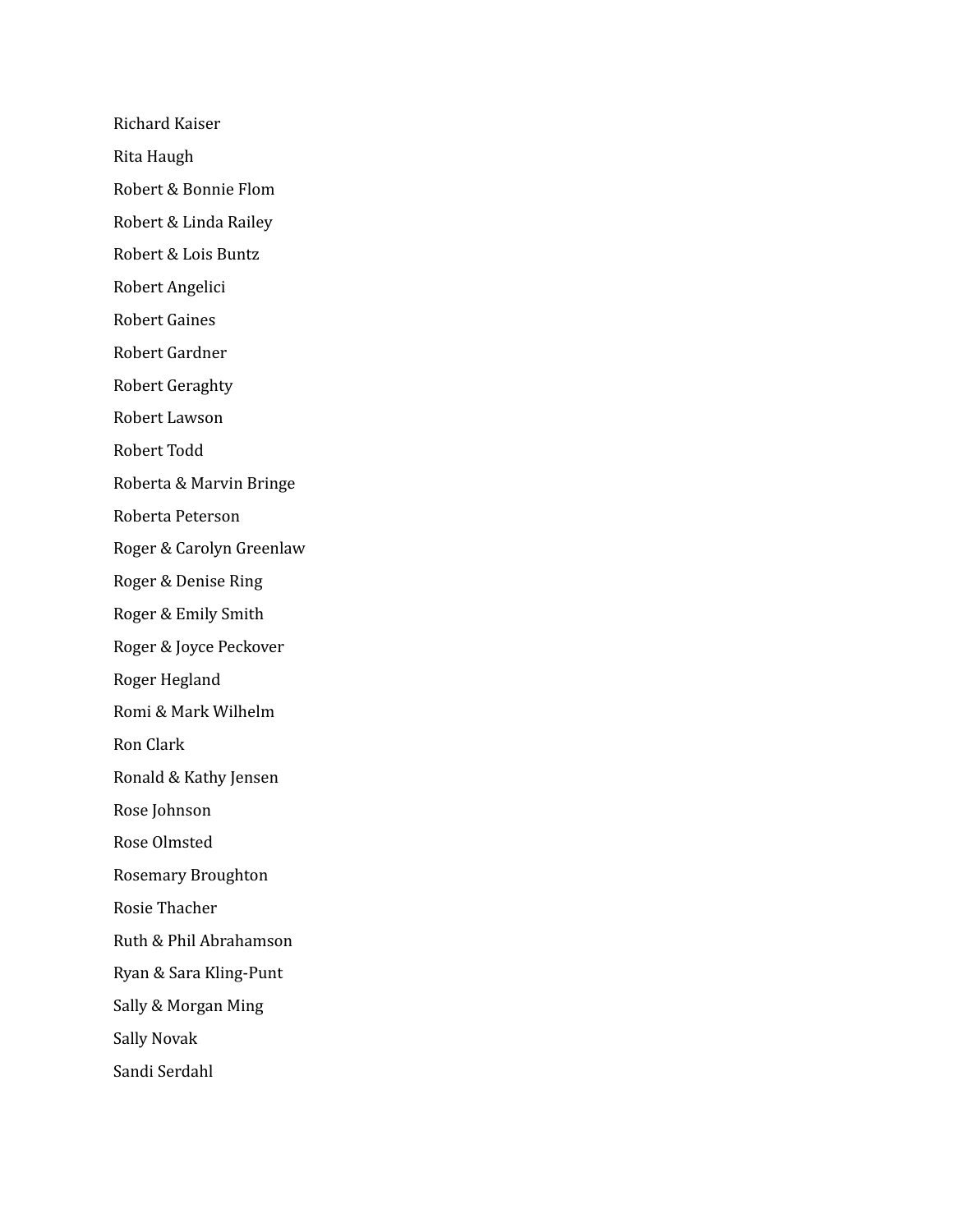Sandy Kiel Sara & Stephen Galligan Sara Pecor Sara Templin Sara Xavier Sarah Crane Scott & Elyse Hawthorne Scott Roser & Lyubov Slashcheva Scott & Sarah Sailer Scott Holtz Scott Weber Sean McCauley Seth Jovaag Seth Kaltwasser Shannon Mastel Shari Chamberlain Sharon Price Sharry Hebert Sheila & Steve Arnold Shelly Billiet Sherry & Marc Nichols Shirley & Rod Miller Shreyasee Amin Sonja Cook Sonja Sola Stan Peal & Laura Depta Stan & Sharlene Milewsky Stan Stern Stef O'Keefe Stephen & Cindy Peterson-Wlonski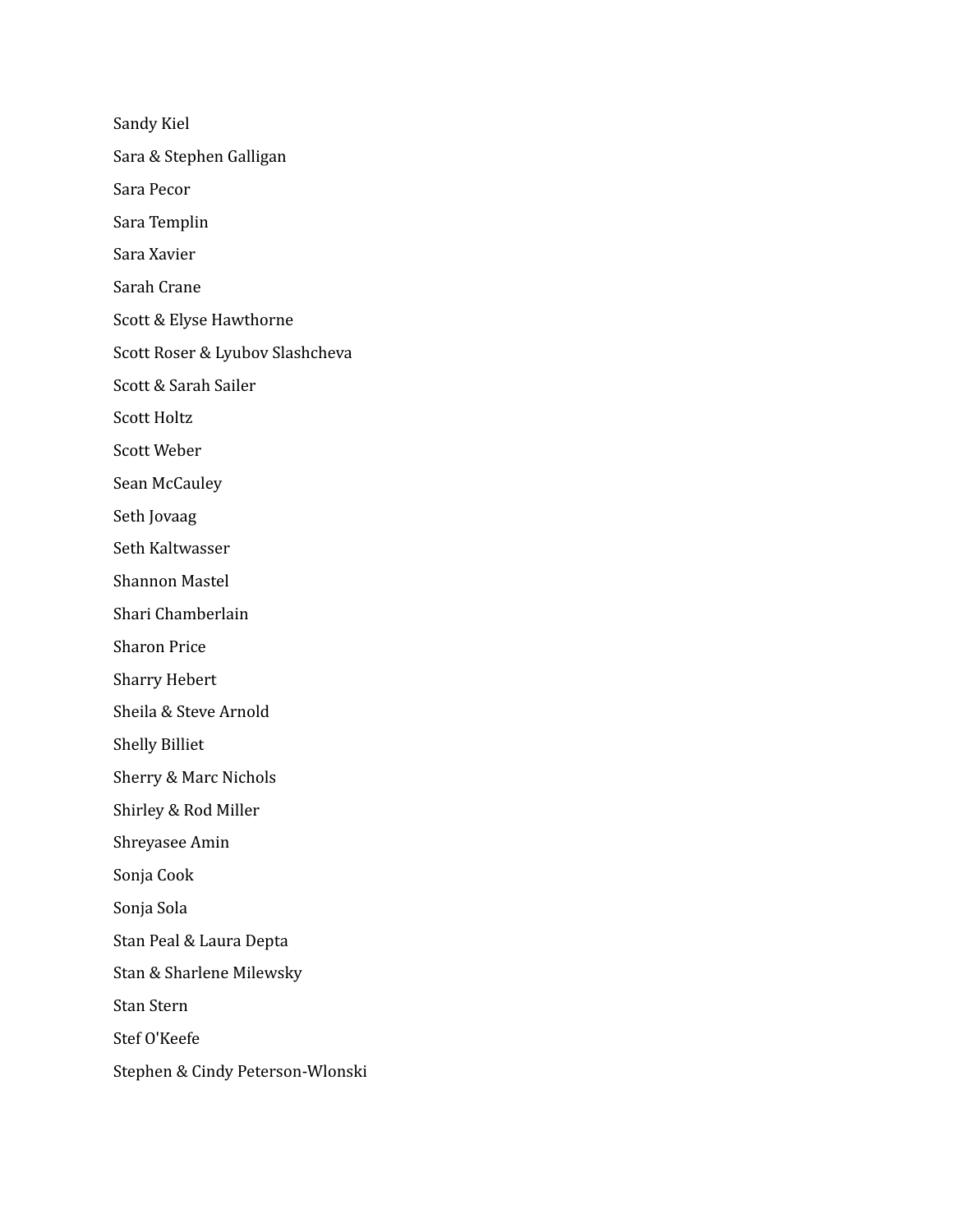Stephen Carmichael Stephen Houtz Steve & Marlene Maloney Steve Stricker Steven & Jody Skolnick Steven & Mary Jo Tittl Steven & Nadeane Schossow Steven & Sandra Hunt Steven Brillhart Steven Weekley Stuart & Nikka Vrieze Sue & Joe Banken Sue & Tom Holst Sue Carlson Sue Stott Susan & Bill Kling Susan d'Autremont Susan Scharmer Suzan & Lee Gass Suzanne Toce Suzanne Young Swen Neufeldt Sydney Paredes Tabitha Esbrook Tamara Marks & Bryn Geerdes Tammy Moen Ted Henry Teresa Grossell Terrence Sweeney Terri Calvert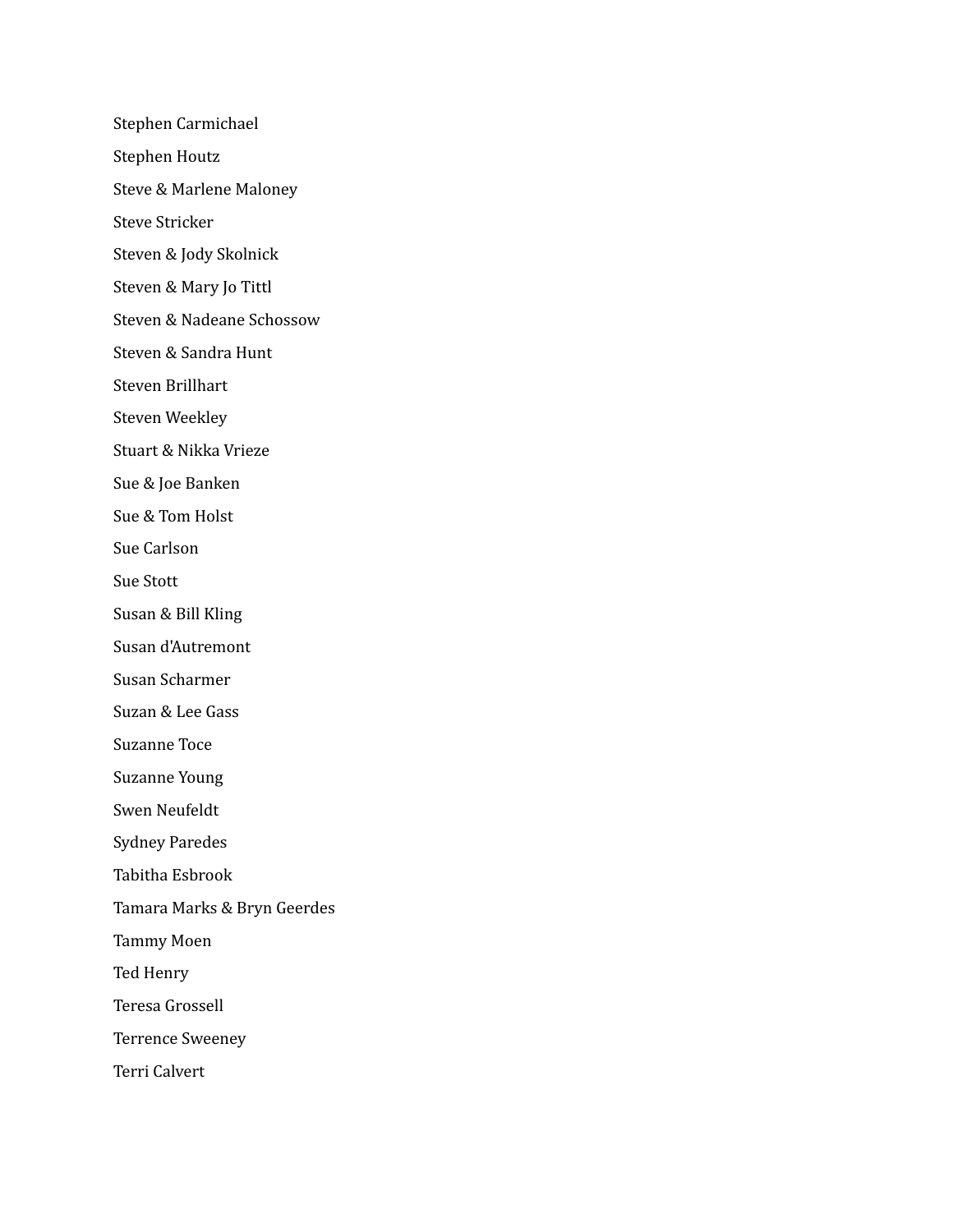Terrisa & Bob Fisher Therese Durkin Thomas & Arlene Theye Tim Lenartz Timothy Mackey Todd & Dianna Berry Tom & Adele Greenlee Tom & Elizabeth Baum Tom & Joann Kujawa Tom & Joann Van Meter Tom & Julie Larson Tom & Karen Lucy Tom & Karen Vinson Tom & Peg Pursell Tom Cathcart & Karen Koch Tom Muschler Toni Carlstrom Tony & Patrice Vander Wielen Traci Ledford Tricia Baxter Troy & Deann Underwood Valerie Holcombe VaLois Wilbur Vangy & Carl Lundstrom Velma Brant Vern Riddle & Jennifer Wood Verna Peterson Vicki Donhowe Virginia Aug Walter & Susan Bradley